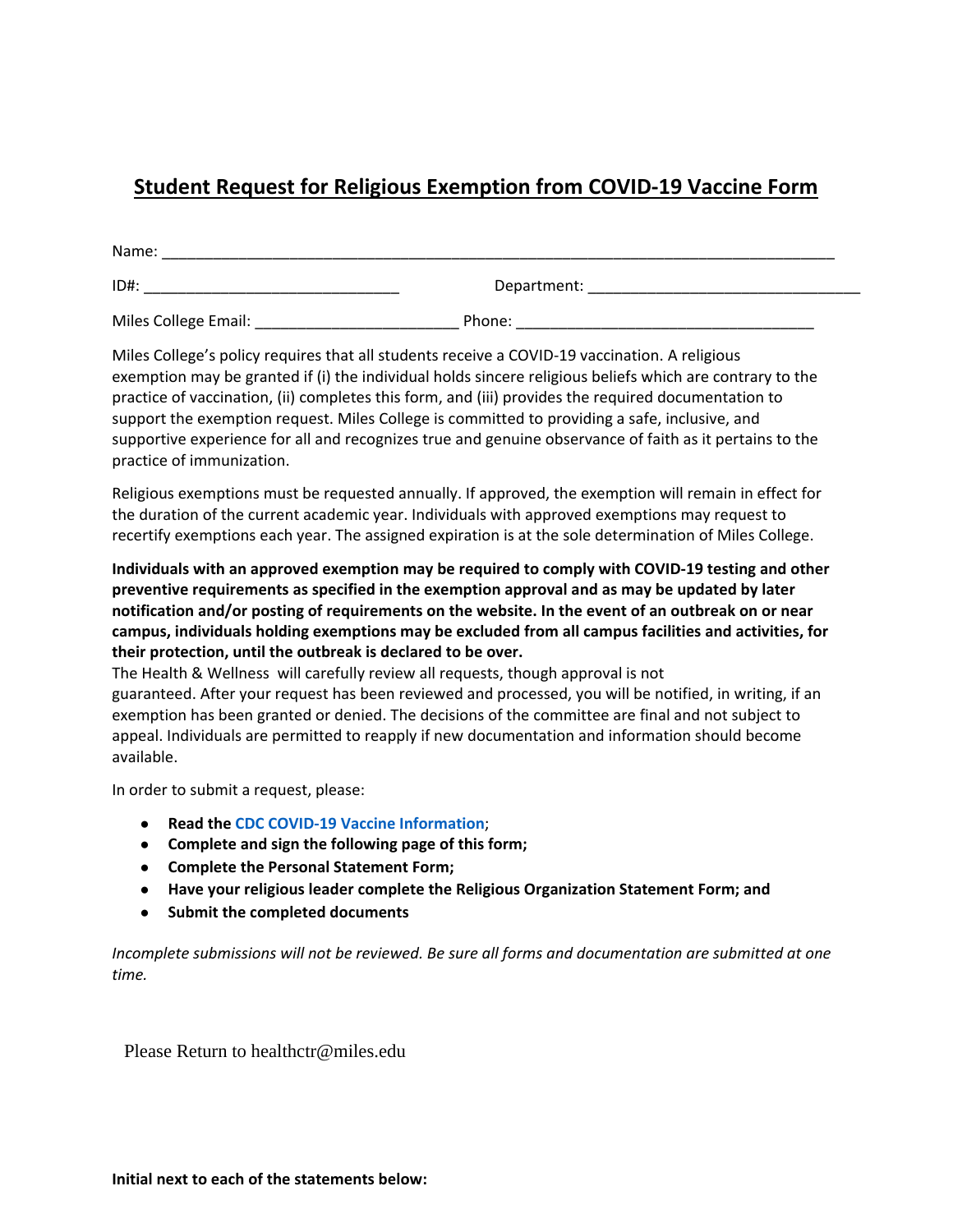| I request exemption from the COVID-19 immunization requirement due to my sincere<br>religious beliefs. I understand and assume the risks of non-vaccination. I accept full<br>responsibility for my health, thus removing liability from Miles College with respect<br>to the required vaccinations.                                                                                                                                                                                                                                                                                                                                                                                           |
|------------------------------------------------------------------------------------------------------------------------------------------------------------------------------------------------------------------------------------------------------------------------------------------------------------------------------------------------------------------------------------------------------------------------------------------------------------------------------------------------------------------------------------------------------------------------------------------------------------------------------------------------------------------------------------------------|
| I understand that as I am not vaccinated, in order to protect my own health and the<br>health of the community, I will comply with assigned COVID-19 testing requirements and<br>other preventive guidance.                                                                                                                                                                                                                                                                                                                                                                                                                                                                                    |
| I understand that in the event of an outbreak or threatened outbreak, I may be<br>temporarily excluded or reassigned from Miles College's facilities and approved<br>activities (including but not limited to owned housing). I agree to comply with these<br>restrictions and accept responsibility for communicating with faculty and advisors as<br>appropriate to allow compliance with health and safety requirements for unvaccinated<br>individuals. I further understand that restrictions from Miles College facilities,<br>including but not limited to classes and living spaces, does not entitle me to any<br>reduction in tuition, housing charges, or other Miles College fees. |
| Should I contract COVID-19, I will <i>immediately</i> report it to Miles College (email to<br>Healthctr@miles.edu)and comply with all isolation and quarantine<br>procedures specified by the college and remove myself from the Mile's community if so<br>advised.                                                                                                                                                                                                                                                                                                                                                                                                                            |
| I acknowledge that I have read the CDC COVID-19 Vaccine Information.                                                                                                                                                                                                                                                                                                                                                                                                                                                                                                                                                                                                                           |
| I understand and agree to comply with and abide by all Miles College COVID19<br>policies and procedures.                                                                                                                                                                                                                                                                                                                                                                                                                                                                                                                                                                                       |
| I understand that, if approved, this exception is only valid for the current academic year,<br>and I am required to resubmit a new request for any subsequent academic year(s).                                                                                                                                                                                                                                                                                                                                                                                                                                                                                                                |
| I certify that the information I have provided in connection with this request is accurate<br>and complete. I understand this exception may be revoked and I may be subject to the<br>college's disciplinary action if any of the information I provided in support of this<br>exemption is false.                                                                                                                                                                                                                                                                                                                                                                                             |
|                                                                                                                                                                                                                                                                                                                                                                                                                                                                                                                                                                                                                                                                                                |

| Date:         |                                |
|---------------|--------------------------------|
|               | ID#: _________________________ |
| Phone Number: |                                |

☐ By checking this box and typing my name above, I understand and agree that I am submitting this document electronically and that it is the legal equivalent of having placed my handwritten signature on the submitted document.

Date: \_\_\_\_\_\_\_\_\_\_\_\_\_\_\_\_\_\_\_\_\_\_\_\_\_\_\_\_\_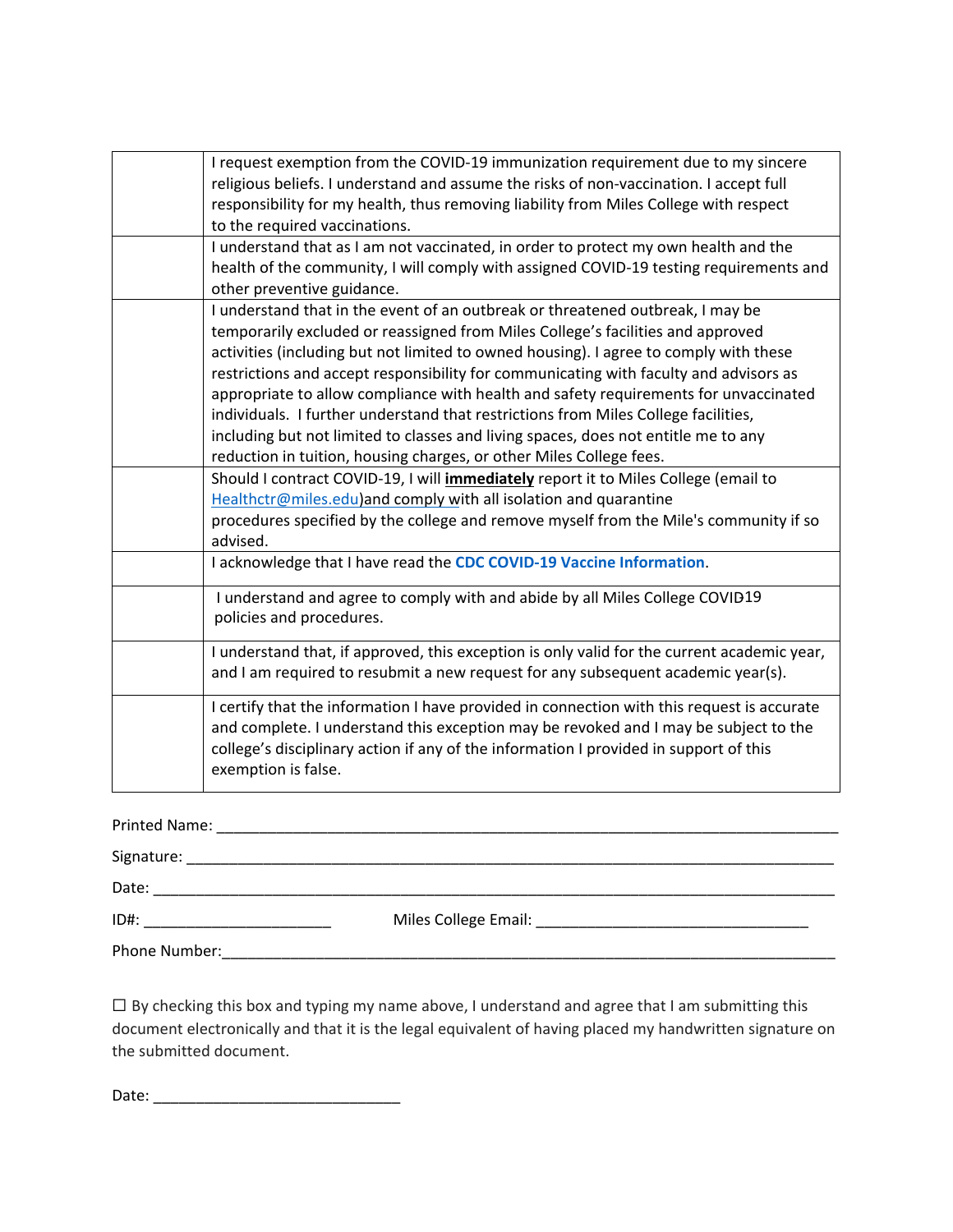## **Request for Religious Exemption from COVID-19 Vaccine Personal Statement Form**

| Name:                |             |  |  |  |
|----------------------|-------------|--|--|--|
| $ID#$ :              | Department: |  |  |  |
| Miles College Email: | Phone:      |  |  |  |

In the space below, please provide a personal written and signed statement detailing the religious basis for your vaccination objection, explaining why you are requesting this religious exemption, the religious principle(s) that guide your objections to vaccination, and the religious basis that prohibits the COVID-19 vaccination. Please attach additional documentation, if necessary.

I certify that my statement above is true and accurate and that I hold a sincere religious belief that is against the receipt of the COVID-19 vaccination.

| Printed Name: |  |
|---------------|--|
| Signature:    |  |
| Date:         |  |